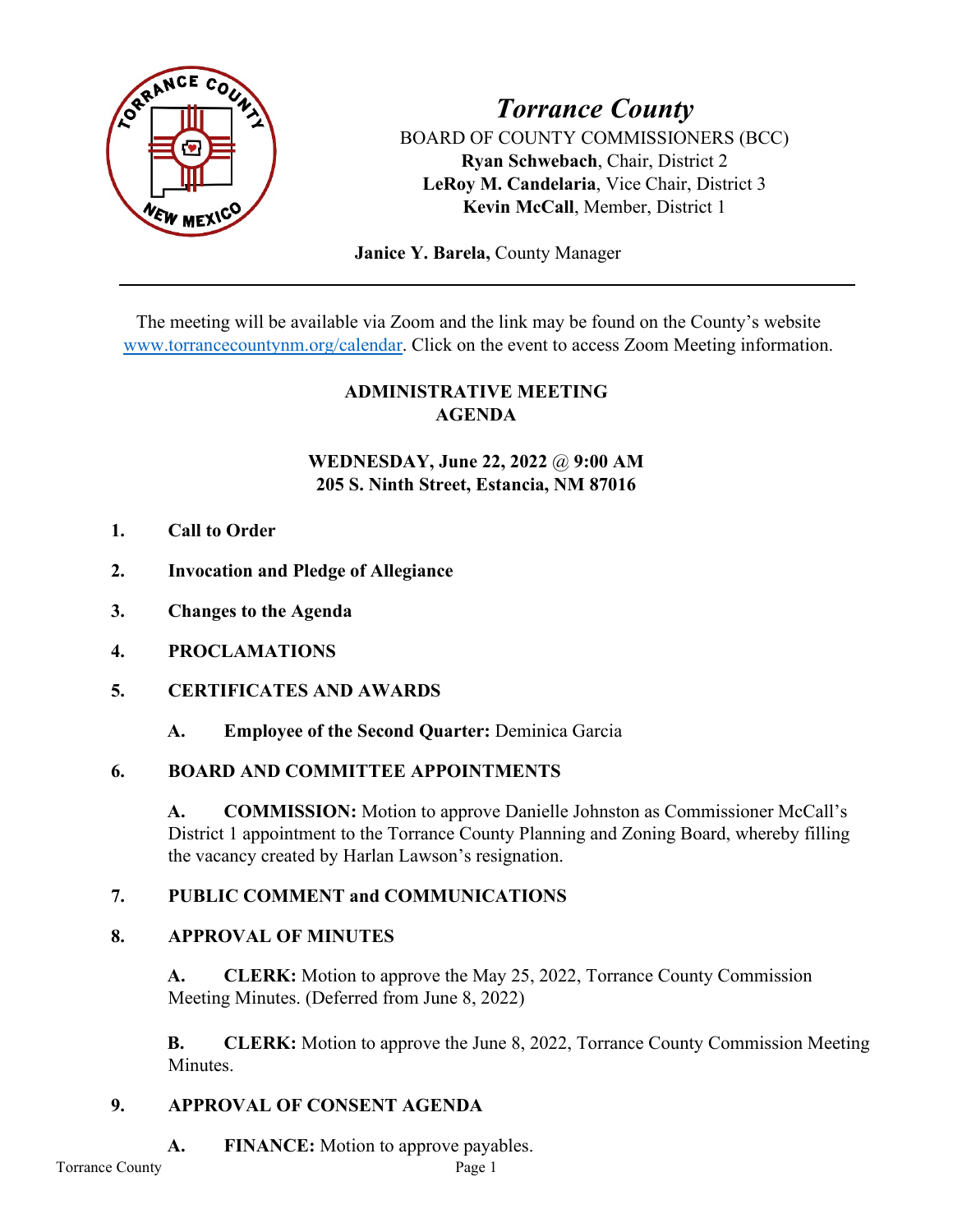### **10. ADOPTION OF ORDINANCE/AMENDMENT TO COUNTY CODE**

### **11. ADOPTION OF RESOLUTION**

**A. MANAGER:** Motion to approve Resolution 2022- , Support of the Construction and Operation of the SunZia Transmission Line to the Bureau of Land Management.

**B. COMMISSION:** Motion to approve Resolution 2022- , Election Integrity Issues.

**C. MANAGER:** Motion to approve Resolution 2022-\_\_\_\_, to accept junior appropriation of \$50,000, to plan, design, construct, renovate and equip an investigation and evidence building authorizing County Manager Janice Y. Barela to act as signatory.

**D. MANAGER:** Motion to approve Resolution 2022- , Restructure of the Fair Board and Approval of Paid Contractor for Administrative Assistant Services to the Fair Board. (Deferred from June 8, 2022)

### **12. APPROVALS**

**A. MANAGER:** Motion to approve Agreement between Torrance County and SunZia for compensation for the proposed 58.3-mile transmission line.

**B. MANAGER:** Motion to approve the cost-of-living increase of \$0.75 for two dispatch employees, who when placed in the approved Dispatch Salary Schedule for Fiscal Year 2023, will receive less than the Commission-approved, cost-of-living increase.

**C. PURCHASING:** Motion to approve the FY2022 Capital Asset Certification.

**D. TREASURER:** Motion to approve application with GOV Pros for credit card processing.

**E. ASSESSOR:** Motion to approve Amendment to the Agreement dated August 1, 2019 between Pictometry International Corp. and Torrance County in the amount of \$106,697.68.

**F. DWI PREVENTION PROGRAM:** Motion to approve contract for Frank Magourilos/Prevention Works Consulting LLC for Evaluation Services.

**G. DWI PREVENTION PROGRAM:** Motion to approve contract for Gilbert A. Ortiz, Teen Court Coordinator/Prevention Specialist Services.

**H. SHERIFF:** Motion to approve submission of the Patrick Leahy Bulletproof Vest Partnership Grant Application.

**I. SHERIFF:** Motion to approve a five-year contract with Axon for Tasers, Body Cameras and Unlimited Cloud based storage.